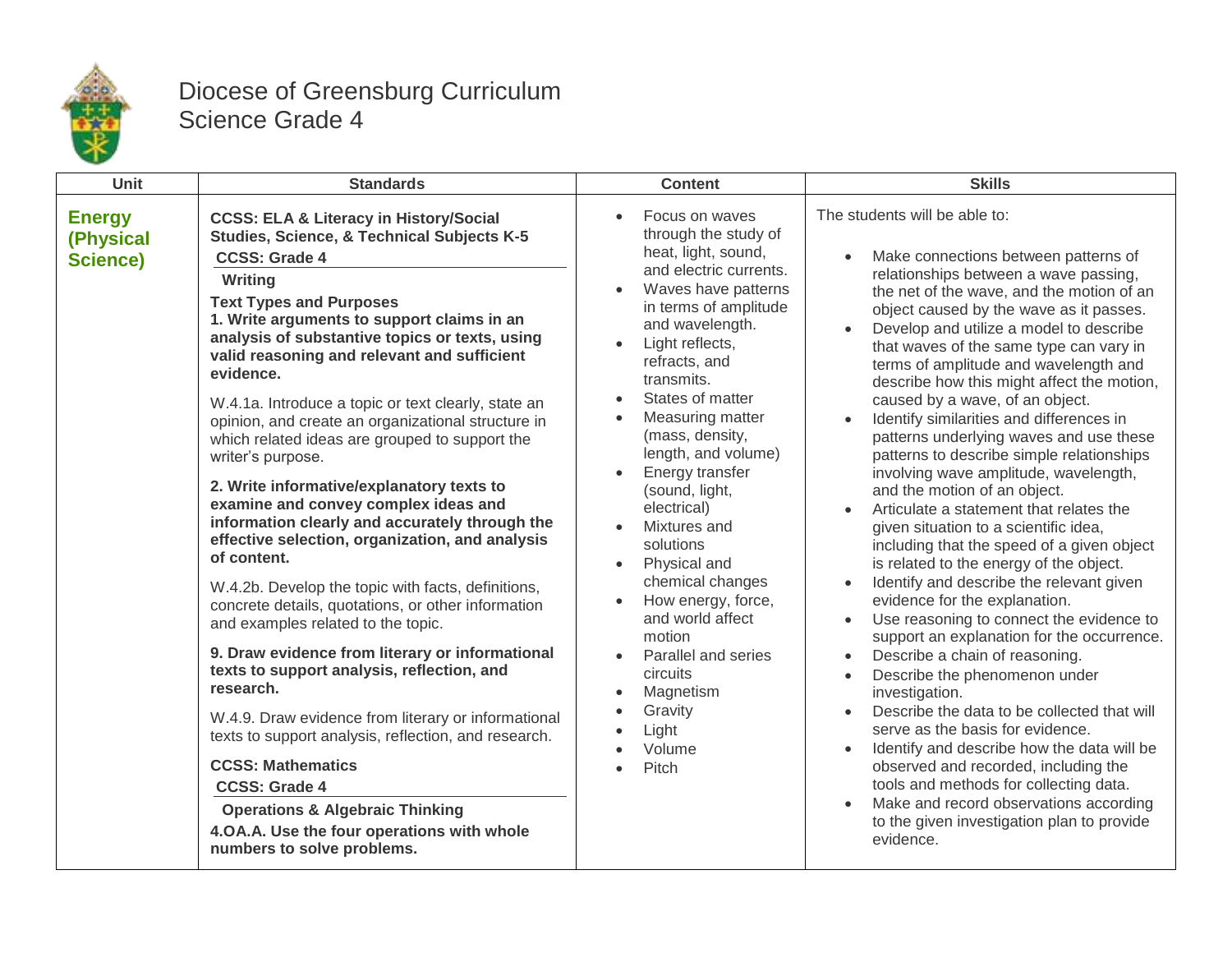| <b>Unit</b> | <b>Standards</b>                                                                                                                                                                                                                                                                                                                                                                                                                                                                                                                                                                                                                                                                                                                                                                                                                                                                                                                                                                                                                                                                                                                                                                                                                                                                                                                                                                                                                                                                         | <b>Content</b> | <b>Skills</b>                                                                                                                                                                                                                                                                                                                                                                                                                                                              |
|-------------|------------------------------------------------------------------------------------------------------------------------------------------------------------------------------------------------------------------------------------------------------------------------------------------------------------------------------------------------------------------------------------------------------------------------------------------------------------------------------------------------------------------------------------------------------------------------------------------------------------------------------------------------------------------------------------------------------------------------------------------------------------------------------------------------------------------------------------------------------------------------------------------------------------------------------------------------------------------------------------------------------------------------------------------------------------------------------------------------------------------------------------------------------------------------------------------------------------------------------------------------------------------------------------------------------------------------------------------------------------------------------------------------------------------------------------------------------------------------------------------|----------------|----------------------------------------------------------------------------------------------------------------------------------------------------------------------------------------------------------------------------------------------------------------------------------------------------------------------------------------------------------------------------------------------------------------------------------------------------------------------------|
|             | 4.OA.A.1. Interpret a multiplication equation as a<br>comparison, e.g., interpret $35 = 5 \times 7$ as a<br>statement that 35 is 5 times as many as 7 and 7<br>times as many as 5. Represent verbal statements<br>of multiplicative comparisons as multiplication<br>equations.<br>4.OA.A.2. Multiply or divide to solve word problems<br>involving multiplicative comparison, e.g., by using<br>drawings and equations with a symbol for the<br>unknown number to represent the problem,<br>distinguishing multiplicative comparison from<br>additive comparison.<br><b>Measurement &amp; Data</b><br>4.MD.A. Solve problems involving<br>measurement and conversion of measurements<br>from a larger unit to a smaller unit.<br>4.MD.A.1. Know relative sizes of measurement<br>units within one system of units including km, m,<br>cm; kg, g; lb, oz.; l, ml; hr, min, sec. Within a single<br>system of measurement, express measurements in<br>a larger unit in terms of a smaller unit. Record<br>measurement equivalents in a two-column table.<br><b>Mathematical Practice</b><br><b>MP. The Standards for Mathematical Practice</b><br>describe varieties of expertise that<br>mathematics educators at all levels should<br>seek to develop in their students.<br>MP.3. Construct viable arguments and critique the<br>reasoning of others.<br><b>NGSS: Science Performance Expectations</b><br>(2013)<br><b>NGSS: Grade 4</b><br>4.Energy<br><b>Performance Expectations</b> |                | Ask questions and predict reasonable<br>outcomes about the changes in energy<br>that occur when objects collide.<br>Collaboratively design a solution that<br>converts energy from one form to another.<br>Evaluate the proposed solution according<br>$\bullet$<br>to how well it meets the specified criteria<br>and constraints of the problem.<br>Test the device and use the results of the<br>test to address problems in the design<br>and improve its functioning. |
|             |                                                                                                                                                                                                                                                                                                                                                                                                                                                                                                                                                                                                                                                                                                                                                                                                                                                                                                                                                                                                                                                                                                                                                                                                                                                                                                                                                                                                                                                                                          |                |                                                                                                                                                                                                                                                                                                                                                                                                                                                                            |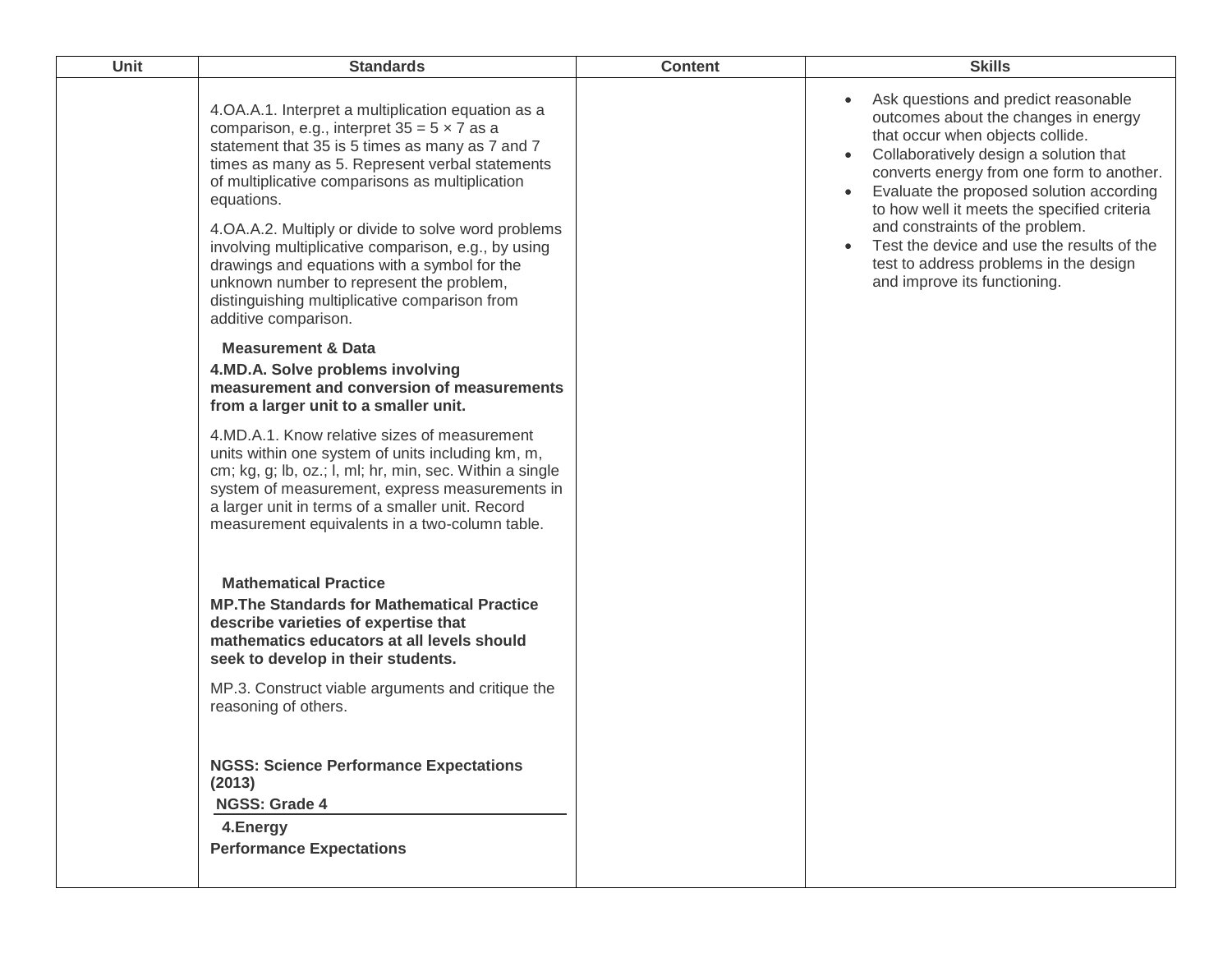| Unit | <b>Standards</b>                                                                                                                                                                                                | <b>Content</b> | <b>Skills</b> |
|------|-----------------------------------------------------------------------------------------------------------------------------------------------------------------------------------------------------------------|----------------|---------------|
|      | 4-PS3-1. Use evidence to construct an explanation<br>relating the speed of an object to the energy of that<br>object.                                                                                           |                |               |
|      | 4-PS3-2. Make observations to provide evidence<br>that energy can be transferred from place to place<br>by sound, light, heat, and electric currents.                                                           |                |               |
|      | 4-PS3-3. Ask questions and predict outcomes<br>about the changes in energy that occur when<br>objects collide.                                                                                                  |                |               |
|      | 4-PS3-4. Apply scientific ideas to design, test, and<br>refine a device that converts energy from one form<br>to another.*                                                                                      |                |               |
|      | 4-ESS3-1. Obtain and combine information to<br>describe that energy and fuels are derived from<br>natural resources and their uses affect the<br>environment.                                                   |                |               |
|      | <b>NGSS: Disciplinary Core Ideas</b><br><b>NGSS: Grade 4</b>                                                                                                                                                    |                |               |
|      | <b>PS3: Energy</b><br><b>PS3.A: Definitions of Energy</b>                                                                                                                                                       |                |               |
|      | The faster a given object is moving, the more<br>energy it possesses. (4-PS3-1)                                                                                                                                 |                |               |
|      | PS3.B: Conservation of Energy and Energy<br><b>Transfer</b>                                                                                                                                                     |                |               |
|      | Energy can also be transferred from place to place<br>by electric currents, which can then be used locally<br>to produce motion, sound, heat, or light. The<br>currents may have been produced to begin with by |                |               |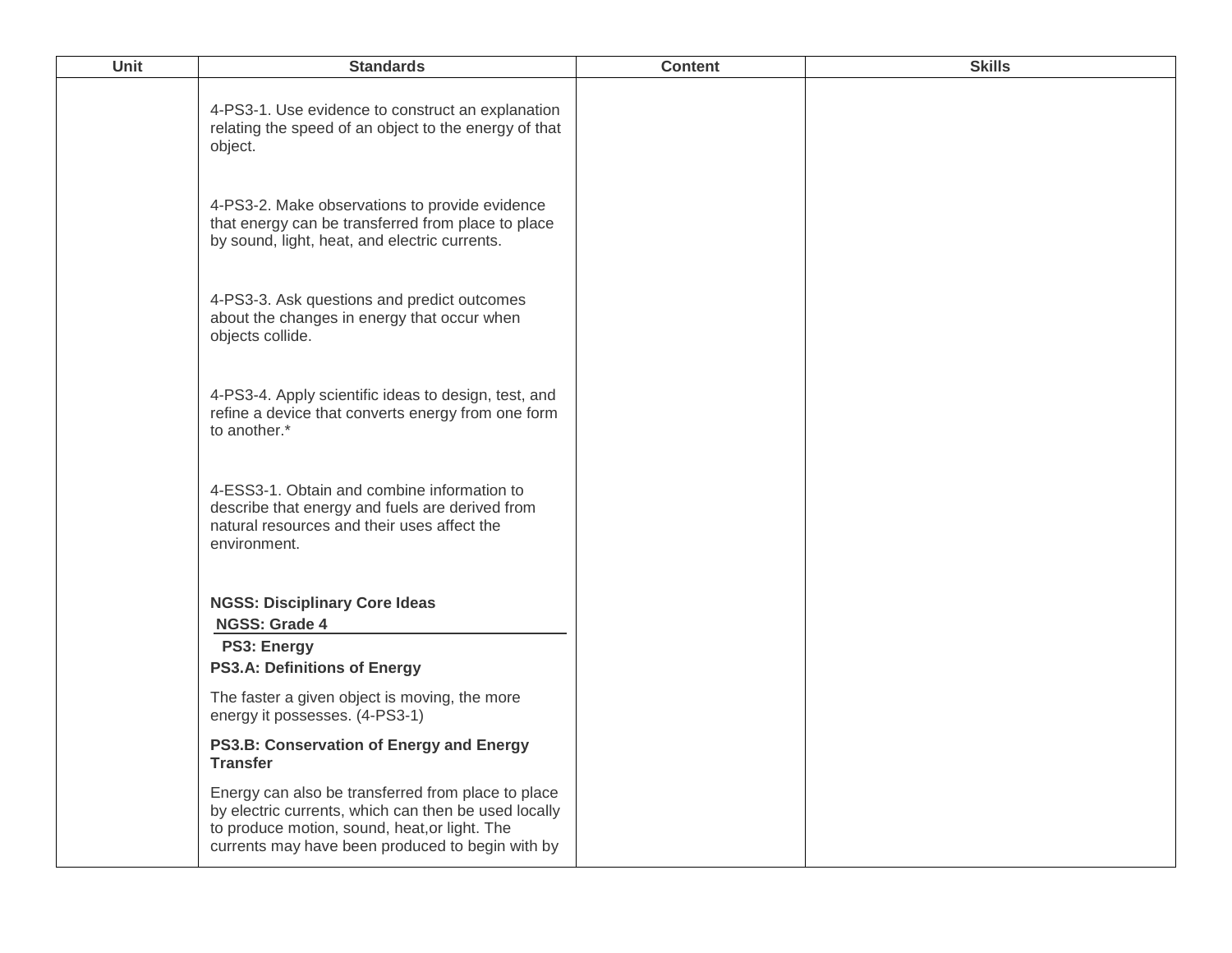| <b>Unit</b>                                                         | <b>Standards</b>                                                                                                                                                                                                                                                                                                                                                                                                                                            | <b>Content</b>                                                                                                                                                                    | <b>Skills</b>                                                                                                                                                                                                                                            |
|---------------------------------------------------------------------|-------------------------------------------------------------------------------------------------------------------------------------------------------------------------------------------------------------------------------------------------------------------------------------------------------------------------------------------------------------------------------------------------------------------------------------------------------------|-----------------------------------------------------------------------------------------------------------------------------------------------------------------------------------|----------------------------------------------------------------------------------------------------------------------------------------------------------------------------------------------------------------------------------------------------------|
|                                                                     | transforming the energy of motion into electrical<br>energy. (4-PS3-2), (4-PS3-4)                                                                                                                                                                                                                                                                                                                                                                           |                                                                                                                                                                                   |                                                                                                                                                                                                                                                          |
|                                                                     | PS4: Waves and Their Applications in<br><b>Technologies for Information Transfer</b><br><b>PS4.A: Wave Properties</b>                                                                                                                                                                                                                                                                                                                                       |                                                                                                                                                                                   |                                                                                                                                                                                                                                                          |
|                                                                     | Waves, which are regular patterns of motion, can<br>be made in water by disturbing the surface. When<br>waves move across the surface of deep water, the<br>water goes up and down in place; it does not move<br>in the direction of the wave except when the water<br>meets the beach. (Note: This grade band endpoint<br>was moved from K-2.) (4-PS4-1)                                                                                                   |                                                                                                                                                                                   |                                                                                                                                                                                                                                                          |
|                                                                     | Waves of the same type can differ inamplitude<br>(height of the wave) and wavelength (spacing<br>between wavepeaks). (4-PS4-1)                                                                                                                                                                                                                                                                                                                              |                                                                                                                                                                                   |                                                                                                                                                                                                                                                          |
|                                                                     | <b>ETS1: Engineering Design</b><br><b>ETS1.A: Defining and Delimiting an</b><br><b>Engineering Problem</b>                                                                                                                                                                                                                                                                                                                                                  |                                                                                                                                                                                   |                                                                                                                                                                                                                                                          |
|                                                                     | Possible solutions to a problem are limited by<br>available materials and resources(constraints). The<br>success of a designed solution is determined by<br>considering the desired features of a solution<br>(criteria). Different proposals for solutions can be<br>compared on the basis of how well each one meets<br>the specified criteria for success or how well each<br>takes the constraints into account. (3-5-ETS1-1)<br>(secondary to 4-PS3-4) |                                                                                                                                                                                   |                                                                                                                                                                                                                                                          |
|                                                                     | © Copyright 2010. National Governors Association<br>Center for Best Practices and Council of Chief<br>State School Officers. All rights reserved.                                                                                                                                                                                                                                                                                                           |                                                                                                                                                                                   |                                                                                                                                                                                                                                                          |
| <b>Molecules to</b><br><b>Organisms</b><br>(Life<br><b>Science)</b> | <b>CCSS: ELA &amp; Literacy in History/Social</b><br>Studies, Science, & Technical Subjects K-5<br><b>CCSS: Grade 4</b><br><b>Capacities of the Literate Individual</b>                                                                                                                                                                                                                                                                                     | Invertebrate and<br>$\bullet$<br>vertebrate<br>Warm-blooded and<br>$\bullet$<br>Cold-blooded<br>Inherited and learned<br>$\bullet$<br>behaviors<br>Parts of a Flower<br>$\bullet$ | The students will be able to:<br>Students use evidence to support the idea<br>that plants and animals have internal and<br>external structures that function together<br>as part of a system to support survival,<br>growth, behavior, and reproduction. |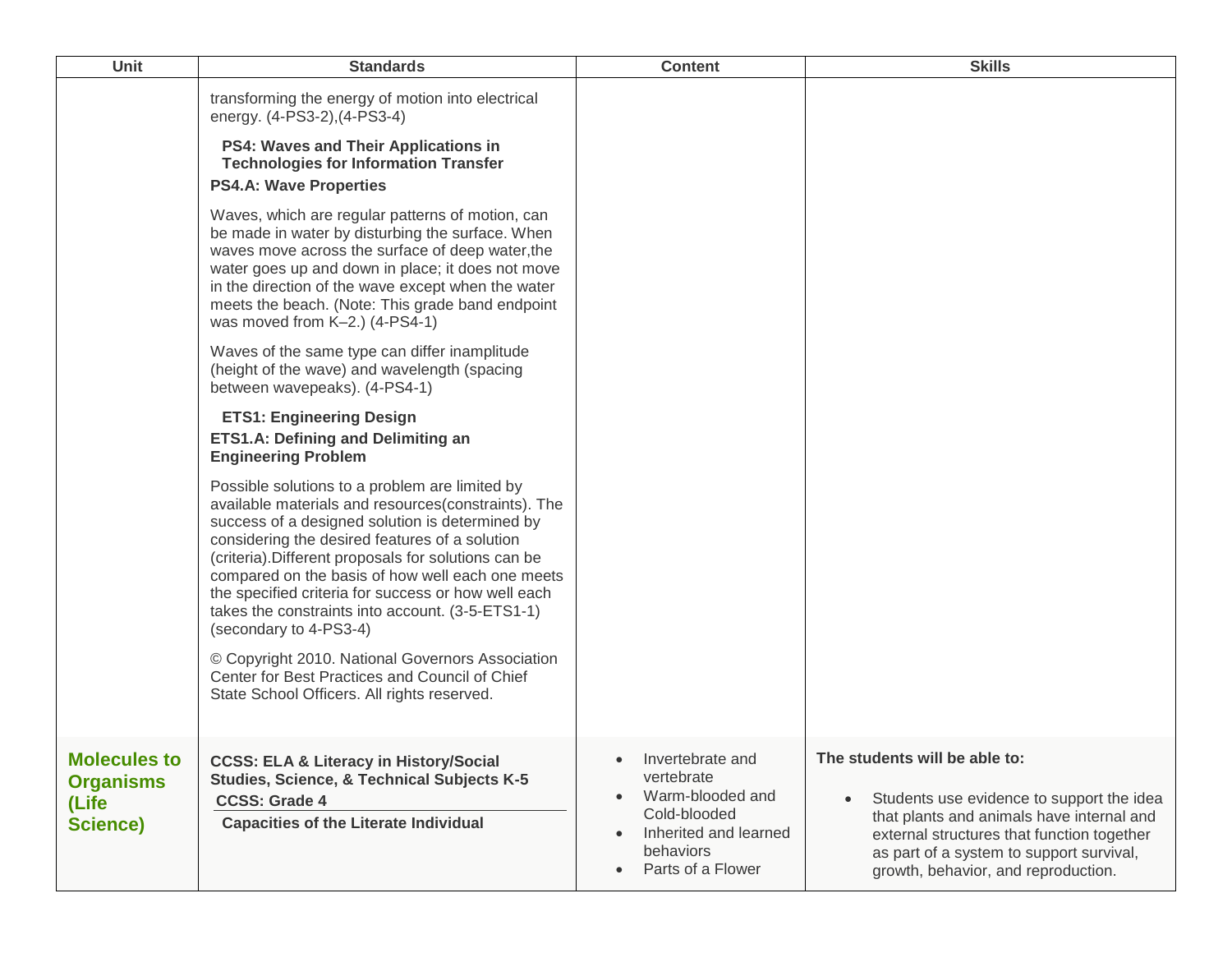| Unit | <b>Standards</b>                                                                                                                                                                                                                                                                                                                                                                                                                                                                                                                                                                                                                                                                                                                                                                                                                                                                                                                                                                                                                                                                                                                                                                                                                                                                                                                                                                                                          | <b>Content</b>                                                                                                                                                                                                                                                                                                                                                                                                                                                                                                                                                                                                                                  | <b>Skills</b>                                                                                                                                                                                                                                                                                                                                                                                                                                                                                                                                                                                                                                                                                                                                                                                                                          |
|------|---------------------------------------------------------------------------------------------------------------------------------------------------------------------------------------------------------------------------------------------------------------------------------------------------------------------------------------------------------------------------------------------------------------------------------------------------------------------------------------------------------------------------------------------------------------------------------------------------------------------------------------------------------------------------------------------------------------------------------------------------------------------------------------------------------------------------------------------------------------------------------------------------------------------------------------------------------------------------------------------------------------------------------------------------------------------------------------------------------------------------------------------------------------------------------------------------------------------------------------------------------------------------------------------------------------------------------------------------------------------------------------------------------------------------|-------------------------------------------------------------------------------------------------------------------------------------------------------------------------------------------------------------------------------------------------------------------------------------------------------------------------------------------------------------------------------------------------------------------------------------------------------------------------------------------------------------------------------------------------------------------------------------------------------------------------------------------------|----------------------------------------------------------------------------------------------------------------------------------------------------------------------------------------------------------------------------------------------------------------------------------------------------------------------------------------------------------------------------------------------------------------------------------------------------------------------------------------------------------------------------------------------------------------------------------------------------------------------------------------------------------------------------------------------------------------------------------------------------------------------------------------------------------------------------------------|
|      | Students Who are College and Career Ready in<br>Reading, Writing, Speaking, Listening, &<br>Language<br>They demonstrate independence.<br>They build strong content knowledge.<br>They comprehend as well as critique.<br><b>Reading: Informational Text</b><br><b>Key Ideas and Details</b><br>1. Read closely to determine what the text says<br>explicitly and to make logical inferences from<br>it; cite specific textual evidence when writing or<br>speaking to support conclusions drawn from<br>the text.<br>RI.4.1. Refer to details and examples in a text<br>when explaining what the text says explicitly and<br>when drawing inferences from the text.<br>2. Determine central ideas or themes of a text<br>and analyze their development; summarize the<br>key supporting details and ideas.<br>RI.4.2. Determine the main idea of a text and<br>explain how it is supported by key details;<br>summarize the text.<br>Writing<br><b>Text Types and Purposes</b><br>1. Write arguments to support claims in an<br>analysis of substantive topics or texts, using<br>valid reasoning and relevant and sufficient<br>evidence.<br>W.4.1. Write opinion pieces on topics or texts,<br>supporting a point of view with reasons and<br>information.<br>W.4.1b. Provide reasons that are supported by<br>facts and details.<br>2. Write informative/explanatory texts to<br>examine and convey complex ideas and | Classification of<br>$\bullet$<br>plants<br>Germination<br>Animal classification<br>$\bullet$<br>(5 groups)<br>Food Chains and<br>$\bullet$<br>Webs<br>Herbivore, carnivore,<br>$\bullet$<br>and omnivore<br>Producers,<br>$\bullet$<br>consumers, and<br>decomposers<br>Adaptions for survival<br>Ecosystems<br>$\bullet$<br>Plant and animal life<br>processes<br>Compare and<br>$\bullet$<br>contrast plant and<br>animal life cycles<br>Organism adaptation<br>Threats to survival of<br>species<br><b>Endangered species</b><br>$\bullet$<br>Predator and prey<br>$\bullet$<br>Compare and<br>contrast plant and<br>animal cell structures | Evaluate and critique evidence<br>$\bullet$<br>(Strengths/Weaknesses of evidence)<br>Reason and Synthesize (Connect relevant<br>$\bullet$<br>and appropriate evidence and construct<br>and argument that includes the idea that<br>plants and animals have structures.)<br>Determine strengths and weaknesses of<br>$\bullet$<br>the evidence including whether the<br>evidence is relevant and sufficient to<br>support a claim about the role of internal<br>and external structures of plants and<br>animals in supporting survival, growth,<br>behavior and reproduction<br>Use reasoning to connect the relevant<br>$\bullet$<br>and appropriate evidence and construct<br>an argument that includes the idea that<br>plants and animals have structures that<br>together support survival, growth,<br>behavior, and reproduction |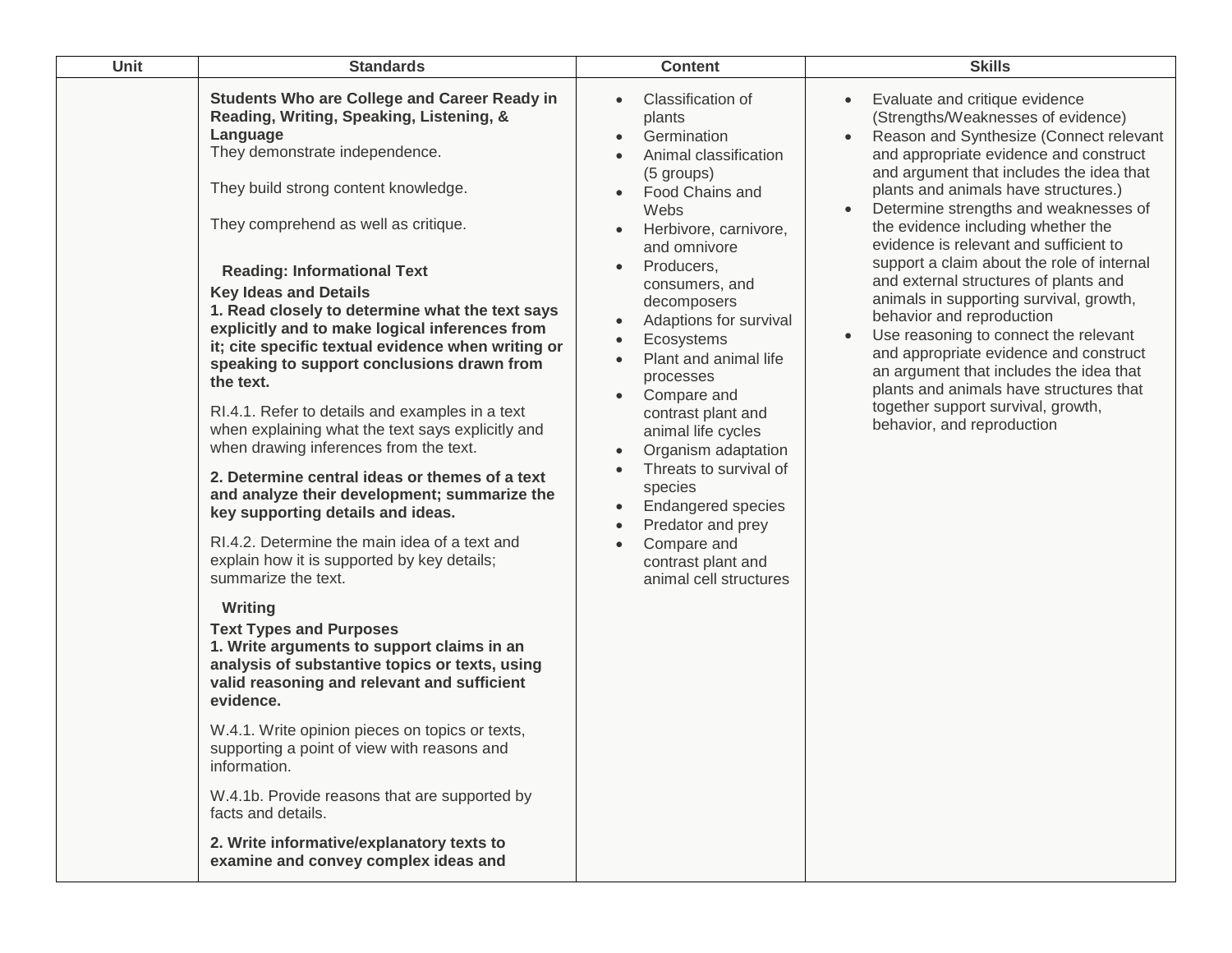| Unit | <b>Standards</b>                                                                                                                           | <b>Content</b> | <b>Skills</b> |
|------|--------------------------------------------------------------------------------------------------------------------------------------------|----------------|---------------|
|      | information clearly and accurately through the<br>effective selection, organization, and analysis<br>of content.                           |                |               |
|      | W.4.2d. Use precise language and domain-specific<br>vocabulary to inform about or explain the topic.                                       |                |               |
|      | 5. Develop and strengthen writing as needed by<br>planning, revising, editing, rewriting, or trying a<br>new approach.                     |                |               |
|      | W.4.5. With guidance and support from peers and<br>adults, develop and strengthen writing as needed<br>by planning, revising, and editing. |                |               |
|      | <b>NCTM: Mathematics</b><br>NCTM: Grades 3 - 5                                                                                             |                |               |
|      | <b>Number &amp; Operations</b>                                                                                                             |                |               |
|      | Understand numbers, ways of representing<br>numbers, relationships among numbers, and<br>number systems                                    |                |               |
|      | use models, benchmarks, and equivalent forms to<br>judge the size of fractions;                                                            |                |               |
|      | describe classes of numbers according to<br>characteristics such as the nature of their factors.                                           |                |               |
|      | <b>NGSS: Science Performance Expectations</b><br>(2013)<br>NGSS: Grade 4                                                                   |                |               |
|      | 4. Structure, Function, and Information<br><b>Processing</b>                                                                               |                |               |
|      | <b>Performance Expectations</b>                                                                                                            |                |               |
|      | 4-PS4-2. Develop a model to describe that light<br>reflecting from objects and entering the eye allows<br>objects to be seen.              |                |               |
|      | 4-LS1-1. Construct an argument that plants and<br>animals have internal and external structures that                                       |                |               |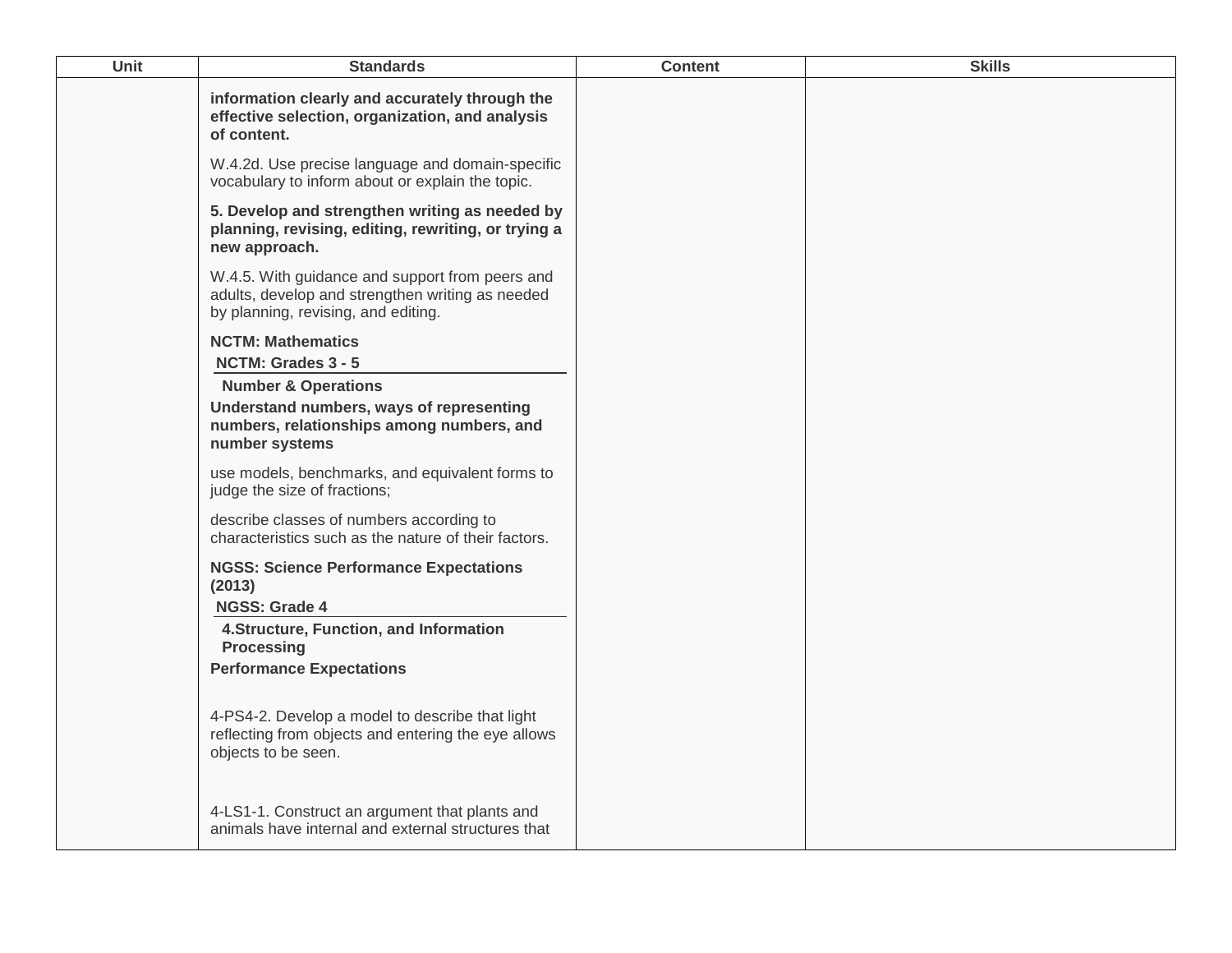| Unit                                                                      | <b>Standards</b>                                                                                                                                                                                                                                                                                                                                                            | <b>Content</b>                                                                                                                                                                                | <b>Skills</b>                                                                                                                                                                                                                                 |
|---------------------------------------------------------------------------|-----------------------------------------------------------------------------------------------------------------------------------------------------------------------------------------------------------------------------------------------------------------------------------------------------------------------------------------------------------------------------|-----------------------------------------------------------------------------------------------------------------------------------------------------------------------------------------------|-----------------------------------------------------------------------------------------------------------------------------------------------------------------------------------------------------------------------------------------------|
|                                                                           | function to support survival, growth, behavior, and<br>reproduction.<br>4-LS1-2. Use a model to describe that animals<br>receive different types of information through their<br>senses, process the information in their brain, and<br>respond to the information in different ways.                                                                                       |                                                                                                                                                                                               |                                                                                                                                                                                                                                               |
|                                                                           | <b>NGSS: Disciplinary Core Ideas</b><br><b>NGSS: Grade 4</b><br><b>LS1: From Molecules to Organisms:</b><br><b>Structures and Processes</b><br><b>LS1.A: Structure and Function</b>                                                                                                                                                                                         |                                                                                                                                                                                               |                                                                                                                                                                                                                                               |
|                                                                           | Plants and animals have both internal and external<br>structures that serve various functions in growth,<br>survival, behavior, and reproduction. (4-LS1-1)                                                                                                                                                                                                                 |                                                                                                                                                                                               |                                                                                                                                                                                                                                               |
|                                                                           | <b>LS1.D: Information Processing</b>                                                                                                                                                                                                                                                                                                                                        |                                                                                                                                                                                               |                                                                                                                                                                                                                                               |
|                                                                           | Different sense receptors are specialized for<br>particular kinds of information, which may be then<br>processed by the animal's brain. Animals are able<br>to use their perceptions and memories to guide<br>their actions. (4-LS1-2)                                                                                                                                      |                                                                                                                                                                                               |                                                                                                                                                                                                                                               |
|                                                                           | © Copyright 2010. National Governors Association<br>Center for Best Practices and Council of Chief<br>State School Officers. All rights reserved.                                                                                                                                                                                                                           |                                                                                                                                                                                               |                                                                                                                                                                                                                                               |
| <b>Earth and</b><br><b>Human</b><br><b>Activity</b><br>(Earth<br>Science) | <b>CCSS: ELA &amp; Literacy in History/Social</b><br><b>Studies, Science, &amp; Technical Subjects K-5</b><br><b>CCSS: Grade 4</b><br><b>Capacities of the Literate Individual</b><br><b>Students Who are College and Career Ready in</b><br>Reading, Writing, Speaking, Listening, &<br>Language<br>They demonstrate independence.<br>They build strong content knowledge. | Fossils<br>Rock classification<br>Rock cycle<br>$\bullet$<br>The various types of<br>climates<br>4 layers of the Earth<br>Volcanoes and<br>earthquakes<br>Mineral classification<br>$\bullet$ | The students will be able to:<br>Explain how landscapes change over<br>time.<br>Identify evidence relevant to supporting<br>the explanation including local and<br>regional patterns.<br>Categorize the various types of climates<br>on Earth |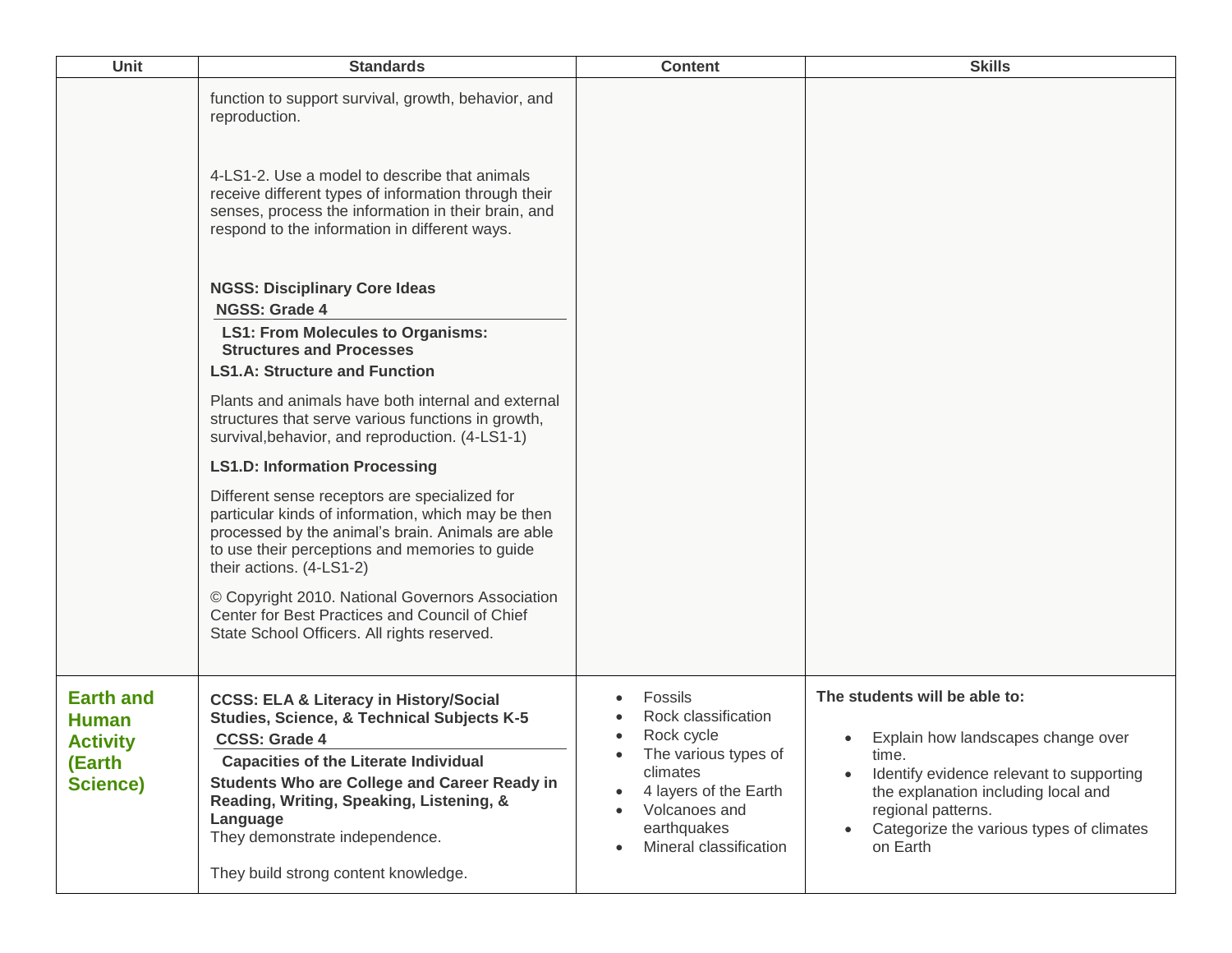| Unit | <b>Standards</b>                                                                                                                                                                                                                                                                                                                                                                                                                                                                                                                                                                                                                                                                                                                                                                                                                                                                                                                                                                                                                                                                                                                                                                                                                                                                                                                                                                                                                                                                                                                       | <b>Content</b>                                                                                                                                                                                                                                                                                                                                                                                                                                                                                                                                   | <b>Skills</b>                                                                                                                                                                                                                                                                                                                                                                                                                                                                                                                                                                                                                                                                                                                                                                                                                                                                                                                                                                                                                                                             |
|------|----------------------------------------------------------------------------------------------------------------------------------------------------------------------------------------------------------------------------------------------------------------------------------------------------------------------------------------------------------------------------------------------------------------------------------------------------------------------------------------------------------------------------------------------------------------------------------------------------------------------------------------------------------------------------------------------------------------------------------------------------------------------------------------------------------------------------------------------------------------------------------------------------------------------------------------------------------------------------------------------------------------------------------------------------------------------------------------------------------------------------------------------------------------------------------------------------------------------------------------------------------------------------------------------------------------------------------------------------------------------------------------------------------------------------------------------------------------------------------------------------------------------------------------|--------------------------------------------------------------------------------------------------------------------------------------------------------------------------------------------------------------------------------------------------------------------------------------------------------------------------------------------------------------------------------------------------------------------------------------------------------------------------------------------------------------------------------------------------|---------------------------------------------------------------------------------------------------------------------------------------------------------------------------------------------------------------------------------------------------------------------------------------------------------------------------------------------------------------------------------------------------------------------------------------------------------------------------------------------------------------------------------------------------------------------------------------------------------------------------------------------------------------------------------------------------------------------------------------------------------------------------------------------------------------------------------------------------------------------------------------------------------------------------------------------------------------------------------------------------------------------------------------------------------------------------|
|      | <b>Reading: Literature</b><br><b>Key Ideas and Details</b><br>1. Read closely to determine what the text says<br>explicitly and to make logical inferences from<br>it; cite specific textual evidence when writing or<br>speaking to support conclusions drawn from<br>the text.<br>RL.4.1. Refer to details and examples in a text<br>when explaining what the text says explicitly and<br>when drawing inferences from the text.<br><b>Reading: Foundational Skills</b><br><b>Fluency</b><br>RF.4.4. Read with sufficient accuracy and<br>fluency to support comprehension.<br>a. Read grade-level text with purpose and<br>understanding.<br><b>CCSS: Mathematics</b><br><b>CCSS: Grade 4</b><br><b>Operations &amp; Algebraic Thinking</b><br>4.OA.A. Use the four operations with whole<br>numbers to solve problems.<br>4.OA.A.1. Interpret a multiplication equation as a<br>comparison, e.g., interpret $35 = 5 \times 7$ as a<br>statement that 35 is 5 times as many as 7 and 7<br>times as many as 5. Represent verbal statements<br>of multiplicative comparisons as multiplication<br>equations.<br>4.OA.A.3. Solve multistep word problems posed<br>with whole numbers and having whole-number<br>answers using the four operations, including<br>problems in which remainders must be interpreted.<br>Represent these problems using equations with a<br>letter standing for the unknown quantity. Assess<br>the reasonableness of answers using mental<br>computation and estimation strategies including<br>rounding. | Weathering and<br>$\bullet$<br>erosion<br><b>Water Cycle</b><br>$\bullet$<br>Various types of<br>natural disasters<br>(hurricanes, volcanic<br>eruptions, tsunamis,<br>flooding) and their<br>effects on living<br>things<br>Methods to predict<br>natural disasters and<br>techniques used to<br>keep people safe in a<br>natural disaster.<br>How humans affect<br>$\bullet$<br>Earth and how the<br>Earth affects us<br>Renewable<br>resources and non-<br>renewable resources<br>Pollution<br>$\bullet$<br>Rapid and slow<br>surface changes | Specific rocks, lower and upper layers,<br>irregularities<br>Understand that human impact directly<br>affects the environment and natural<br>resources<br>Support evidence<br>$\bullet$<br>Refer to details and examples in a text<br>when explaining what the text says<br>explicitly and when drawing inferences<br>from the text.<br>Integrate information from two texts on the<br>same topic in order to write or speak<br>about the subject knowledgeably.<br>Conduct short research projects that build<br>knowledge through investigation of<br>different aspects of a topic.<br>Recall relevant information from<br>experiences or gather relevant information<br>from print and digital sources; take notes<br>and categorize information and provide a<br>list of sources.<br>Identify given explanation for an<br>occurrence (i.e. earthquake) which<br>includes a statement about the idea that<br>landscapes change over time.<br>Use reasoning to connect the evidence to<br>support particular points, including<br>specific pattern of rock layers, etc. |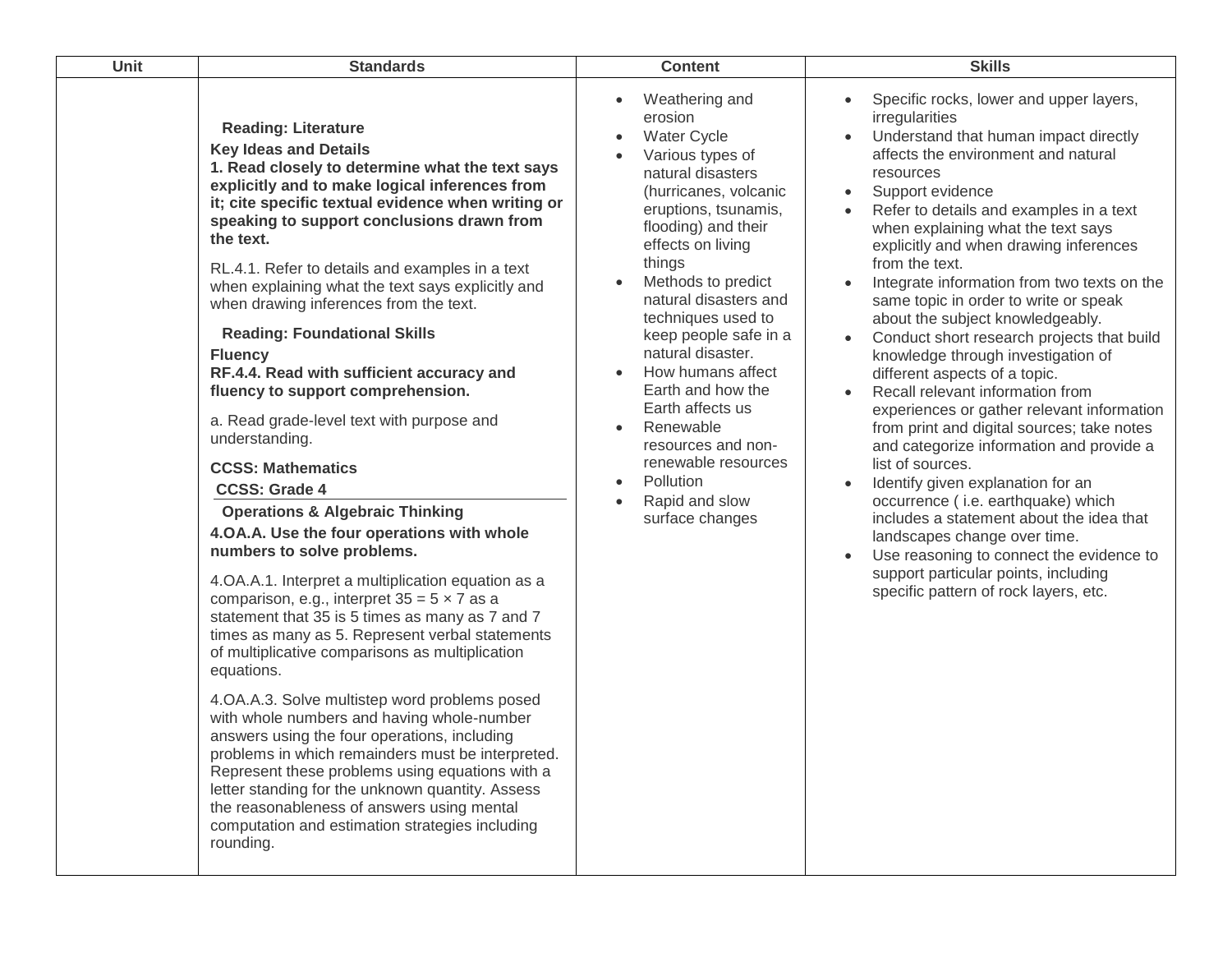| <b>Unit</b> | <b>Standards</b>                                                                                                                                                                                                                                                | <b>Content</b> | <b>Skills</b> |
|-------------|-----------------------------------------------------------------------------------------------------------------------------------------------------------------------------------------------------------------------------------------------------------------|----------------|---------------|
|             | <b>Mathematical Practice</b><br><b>MP. The Standards for Mathematical Practice</b><br>describe varieties of expertise that<br>mathematics educators at all levels should<br>seek to develop in their students.<br>MP.1. Make sense of problems and persevere in |                |               |
|             | solving them.<br><b>NGSS: Science Performance Expectations</b><br>(2013)<br><b>NGSS: Grade 4</b><br>4. Earth's Systems: Processes that Shape the                                                                                                                |                |               |
|             | Earth<br><b>Performance Expectations</b>                                                                                                                                                                                                                        |                |               |
|             | 4-ESS1-1. Identify evidence from patterns in rock<br>formations and fossils in rock layers for changes in<br>a landscape over time to support an explanation for<br>changes in a landscape over time.                                                           |                |               |
|             | 4-ESS2-1. Make observations and/or<br>measurements to provide evidence of the effects of<br>weathering or the rate of erosion by water, ice,<br>wind, or vegetation.                                                                                            |                |               |
|             | 4-ESS2-2. Analyze and interpret data from maps to<br>describe patterns of Earth's features.                                                                                                                                                                     |                |               |
|             | 4-ESS3-2. Generate and compare multiple<br>solutions to reduce the impacts of natural Earth<br>processes on humans.*                                                                                                                                            |                |               |
|             | <b>NGSS: Disciplinary Core Ideas</b><br><b>NGSS: Grade 4</b><br><b>ESS1: Earth's Place in the Universe</b>                                                                                                                                                      |                |               |
|             |                                                                                                                                                                                                                                                                 |                |               |